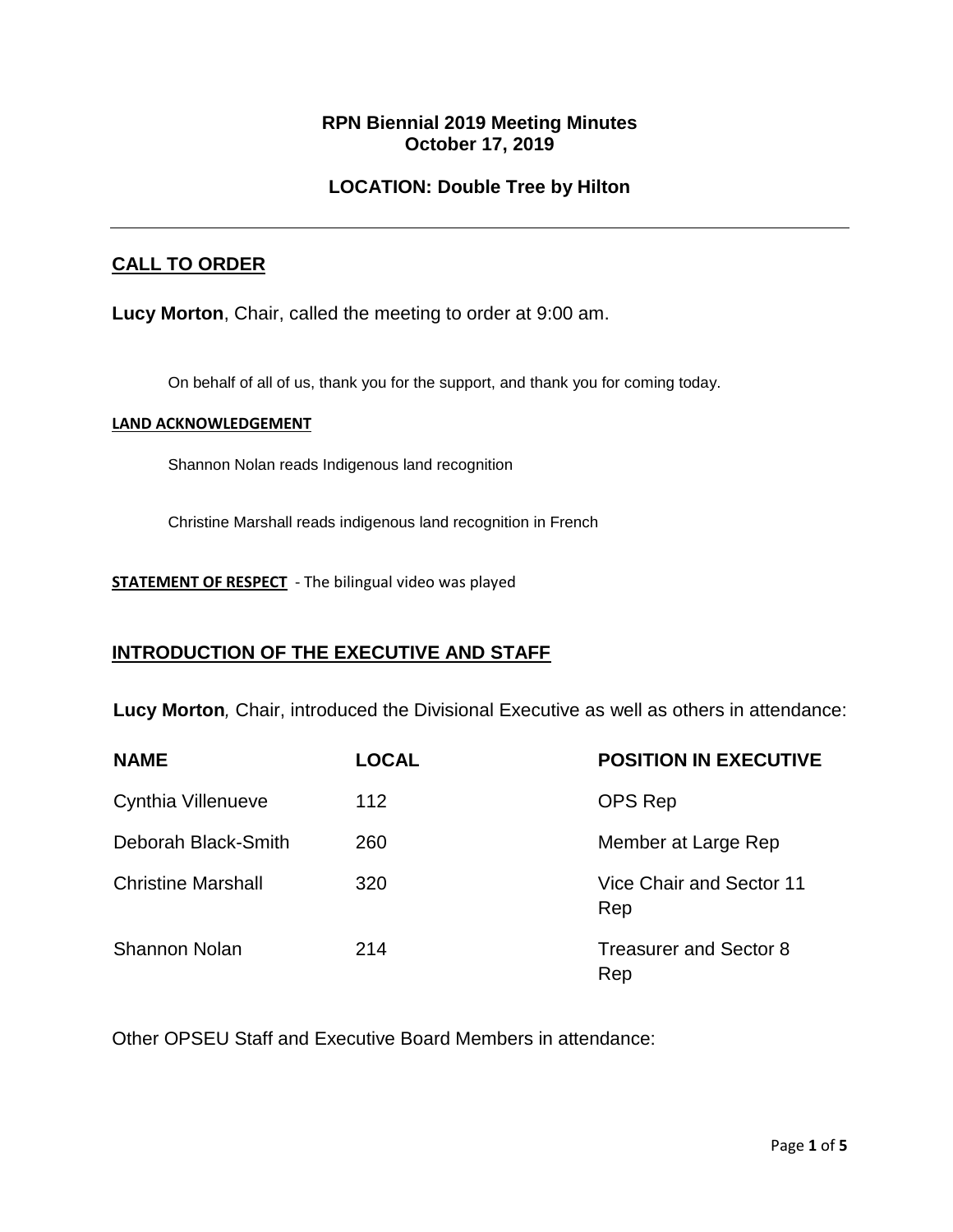| <b>NAME</b>       | <b>TITLED</b>                           |
|-------------------|-----------------------------------------|
| <b>Tracy More</b> | Negotiator                              |
| Ed Arvelin        | EBM                                     |
| Dave Loeffen      | <b>Admin Assistant BPS Negotiations</b> |

**Recording Secretary:** Dave Loeffen

### **AMENDMENT OF THE AGENDA**

To amend the agenda and include the following as per the bylaws:

Elections: add Chair, Vice-Chair, Secretary and Treasurer position elections

Moved By Lucy Morton

2<sup>nd</sup> By Christine Marshall

### **CARRIED**

There was a friendly deferral of the Presidents opening remarks.

### **PRESENTATIONS**

Shannon Nolan: All people receive a flower with a word on it. Individuals write that word on a large bristol board. One by one, each person holds their sign up for a photo from Anna Jover. These will be put together for a photo mural for a poster to celebrate Nurses Week - "I am an RPN"

### **BREAK AT 10:15; RESUME AT 10:30am**

Bill 124 Presentation **Tracy More, Negotiator** Tracy More, Negotiator

A power point presentation was given with implications of Bill 124 and how to calculate the costing of a wage related increase vs a non-wage related increase.

### **PRESIDENTS OPENING REMARKS**

Introduction of President Smokey Thomas by the Chair Lucy Morton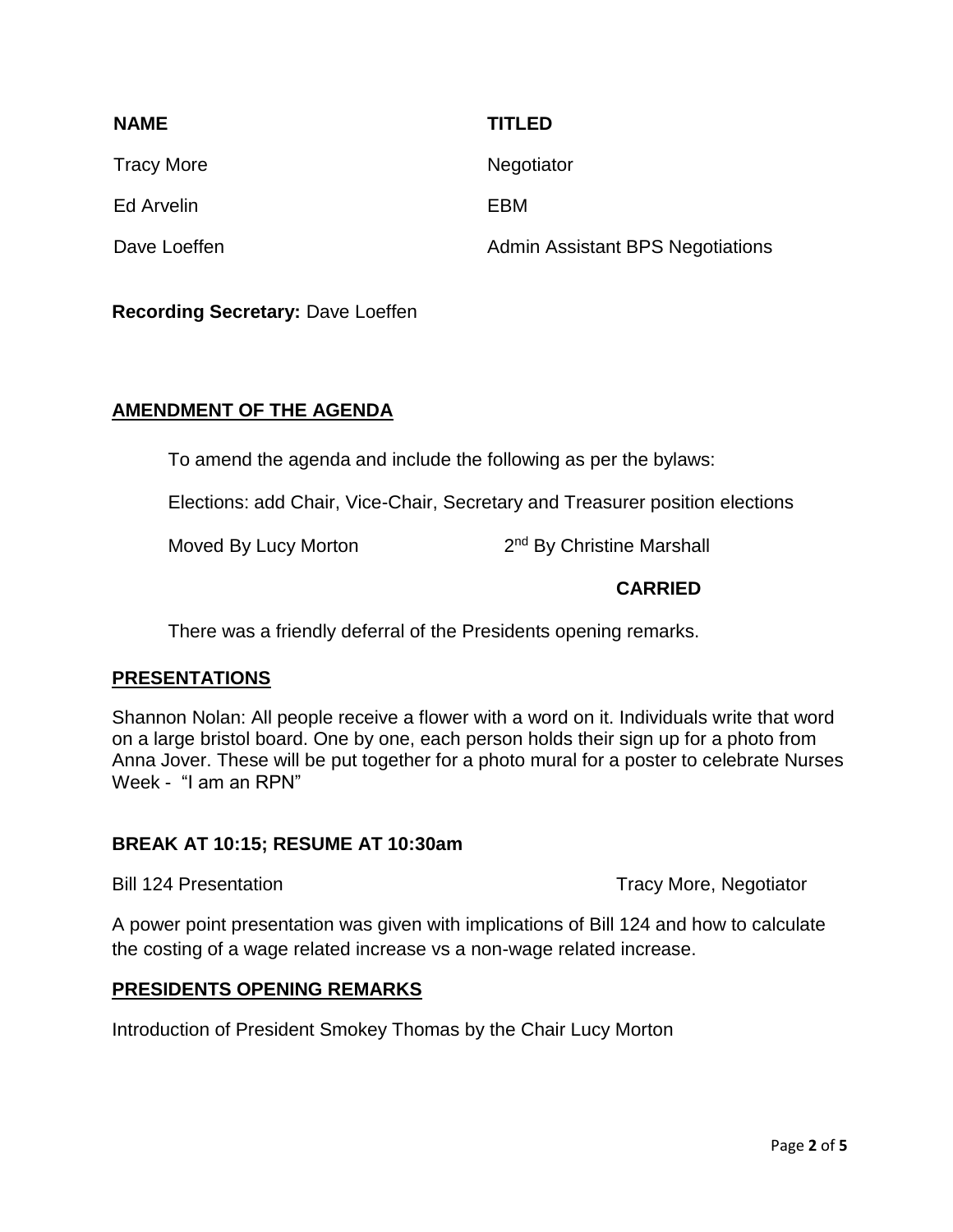# **BREAK FOR LUNCH 11:52am; RESUME at 1:15pm ADOPTION OF THE PREVIOUS MINUTES** MOTION # **1** Moved by: Lucy Morton, L269 Seconded by: Erin Warman L 294 **CARRIED BYLAWS AMENDMENTS**  Amendments to previous bylaws: MOTION # **2** Moved by: **Lucy Morton L269** Seconded by: **Ed Arvelin L720 AMEND AS FOLLOWS:** 10 day bylaw – to waive 10 day bylaw for distribution – to move ahead with proposals  **CARRIED** MOTION # **3** Moved by: **Lucy Morton L269** Seconded by: **Ed Arvelin L720** Election for two trustees and take effect upon approval of these bylaws **CARRIED REPORTS Treasurer Report** Presented by Shannon Nolan Moved by: **Shannon Nolan L214** Seconded by: **Christine Marshall CARRIED** The **Chair and Vice-Chair** presented a joint report on activities of the Division including:

- Health care plenaries around Feb
- Past two years, RPN had table at convention
- Naloxone kits at Convention; want to distribute at BPS as well
- Queens Park discussed the pamphlet handout to every RPN in attendance
- Family health team strike line in Owen Sound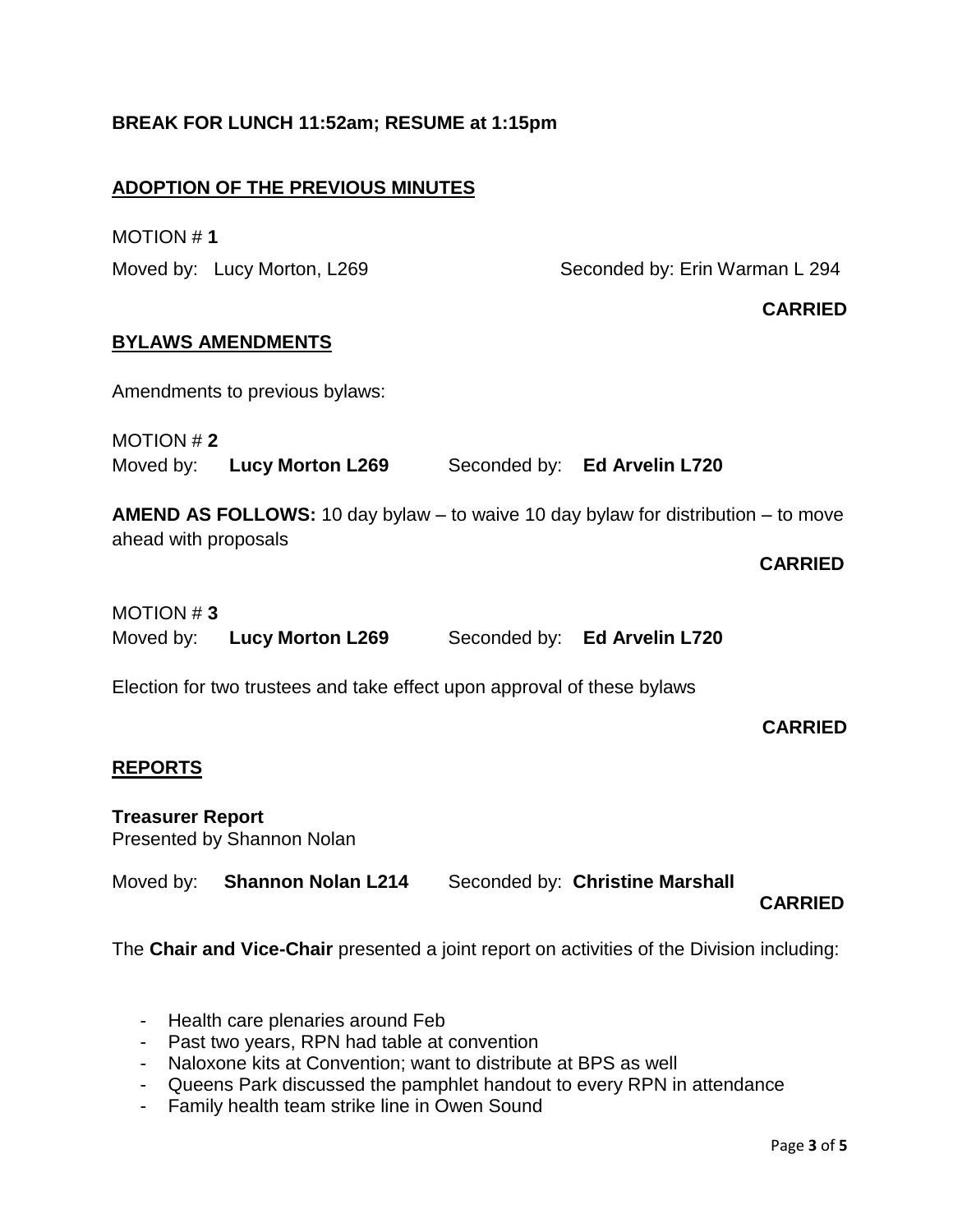- RPNAO – continue to meet with them

Moved by: **Shannon Nolan L214** 

### **CARRIED**

## **ELECTION RESULTS**

| Sector 2   | Vacant                    |
|------------|---------------------------|
| Sector 8   | <b>Shannon Nolan</b>      |
| Sector 10  | Ann MacDonald             |
| Sector 11  | <b>Christine Marshall</b> |
| Sector 17  | <b>Lucy Morton</b>        |
| Sector 18  | <b>Dillon Humaniski</b>   |
| <b>OPS</b> | <b>Cynthia Villeneuve</b> |

### **Alternates**

| Sector 2   | Vacant                 |
|------------|------------------------|
| Sector 8   | Angela Day             |
| Sector 10  | Vacant                 |
| Sector 11  | Debbie Blacksmith      |
| Sector 17  | Erin Warman            |
| Sector 18  | <b>Janet Carey</b>     |
| <b>OPS</b> | <b>Aislinn McNally</b> |

## **Ranking**

| 1 <sup>st</sup> Alternate | Erin Warman            |
|---------------------------|------------------------|
| 2 <sup>nd</sup> Alternate | Debbie Blacksmith      |
| 3 <sup>rd</sup> Alternate | Angela Day             |
| 4 <sup>th</sup> Alternate | <b>Aislinn McNally</b> |
| 5 <sup>th</sup> Alternate | <b>Janet Carey</b>     |

## **Positions on Executive**

| <b>Chair</b> | Lucy Morton        |
|--------------|--------------------|
| Vice-Chair   | Christine Marshall |